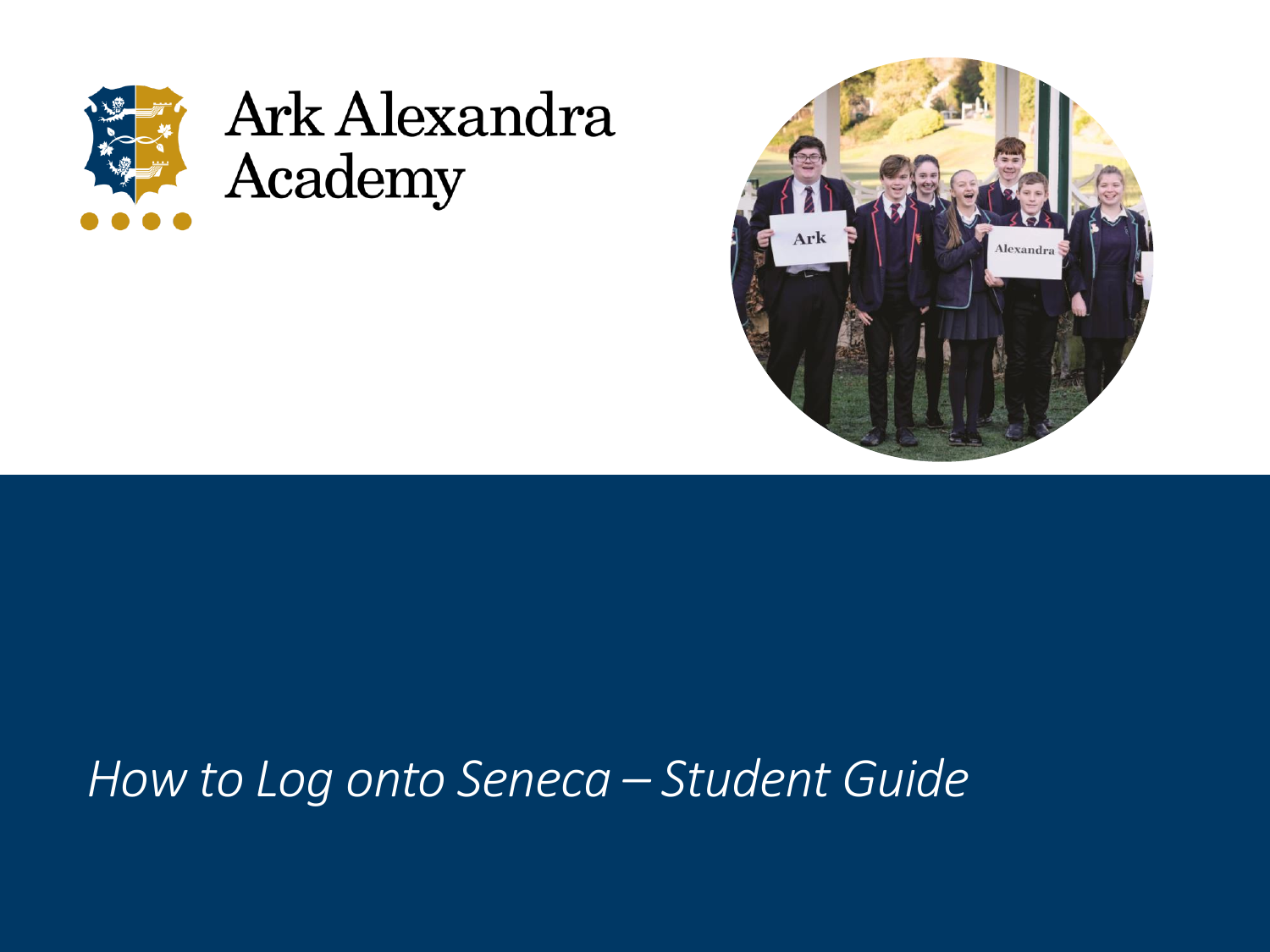## Login screen

- **Step One**
- Go to

<https://app.senecalearning.com/login> in a web browser. This can be done on a computer. Alternatively, you can download the 'Seneca' app on mobile devices.

- **Step Two**
- Click 'Continue with Microsoft'.
- Or Continue with Google if this is not successful (this is usually because you have logged on previously)

|                  | Login<br><b>Welcome back</b>                                    |  |  |  |
|------------------|-----------------------------------------------------------------|--|--|--|
|                  | <b>Continue with Microsoft</b><br><b>G</b> Continue with Google |  |  |  |
|                  | Email                                                           |  |  |  |
|                  | Password                                                        |  |  |  |
|                  | Forgot your password?                                           |  |  |  |
| Login with email |                                                                 |  |  |  |
|                  | Don't have an account? Sign up                                  |  |  |  |

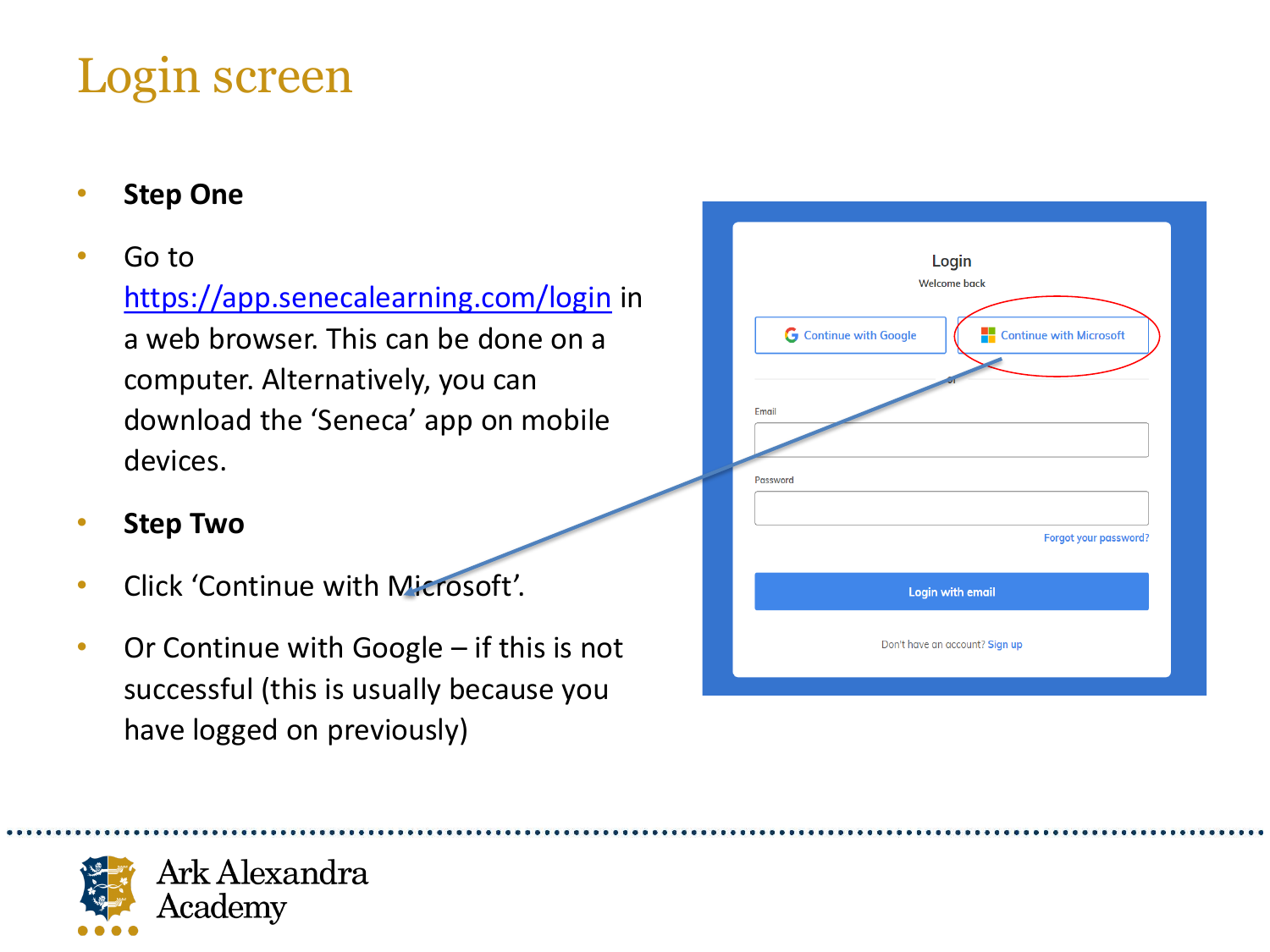### Next Steps

- **Step Three**
- Enter your school email and password in the pop-up window.

|     | Sign in to your account - Google Chrome<br>□                        | $\times$ |         |
|-----|---------------------------------------------------------------------|----------|---------|
|     | login.microsoftonline.com/common/oauth2/v2.0/authorize?respons<br>ੁ | $O_T$    |         |
|     | <b>Nicrosoft</b>                                                    |          |         |
|     | Sign in<br>Email, phone, or Skype                                   |          |         |
|     | No account Create one!                                              |          |         |
|     | Can't access your account?                                          |          |         |
| Emo | Back<br><b>Next</b>                                                 |          |         |
| Pas | Q<br>Sign-in options                                                |          |         |
|     |                                                                     |          | isword? |
|     |                                                                     |          |         |
|     |                                                                     |          |         |
|     | Terms of use<br>Privacy & cookies<br>$\cdots$                       |          |         |

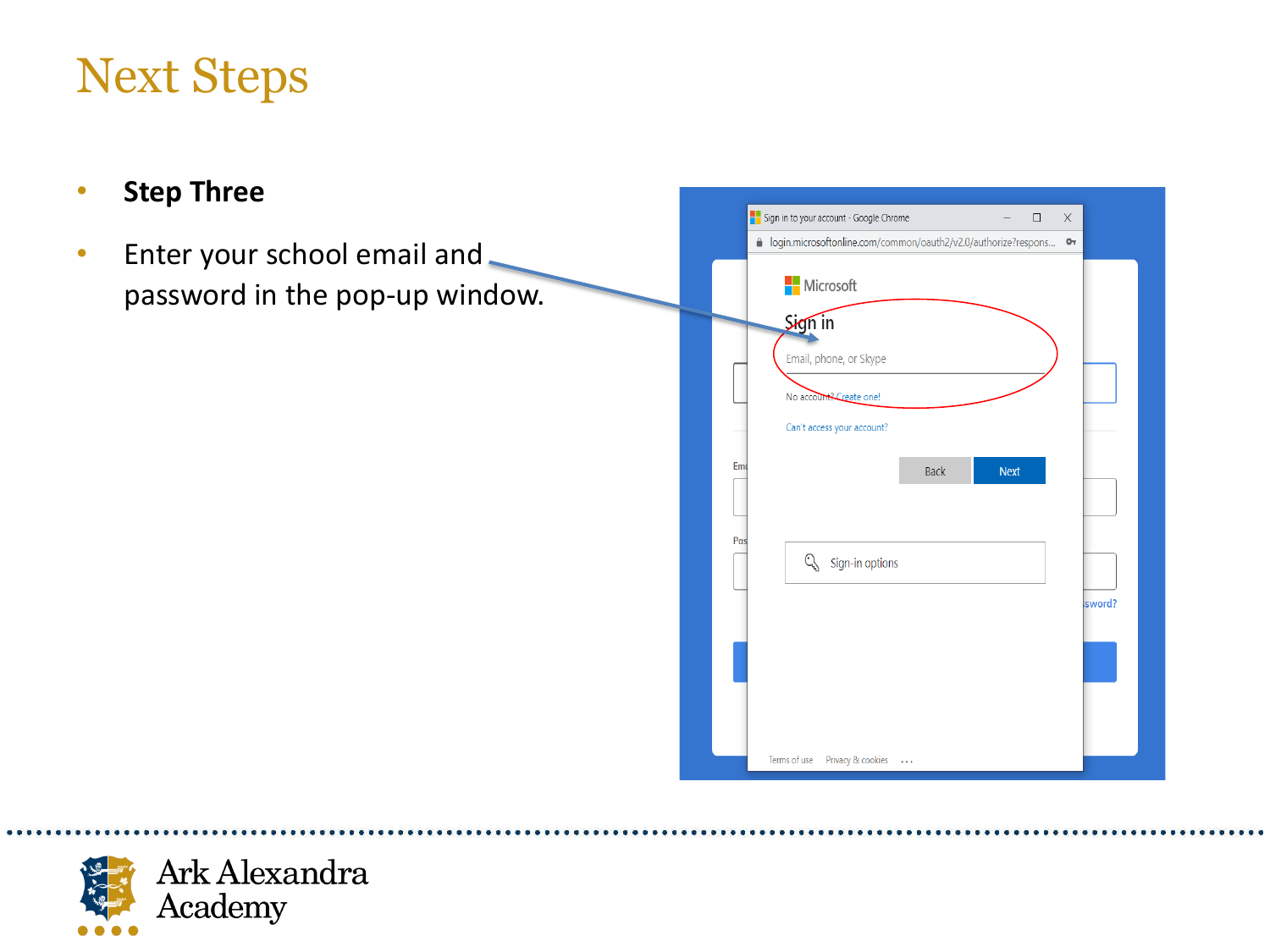## Classes and Assignments

#### • **Step Four**

- You will now be shown the Seneca home screen.
- In order to access homework tasks, click the 'Classes and assignments' link in the top right hand corner.